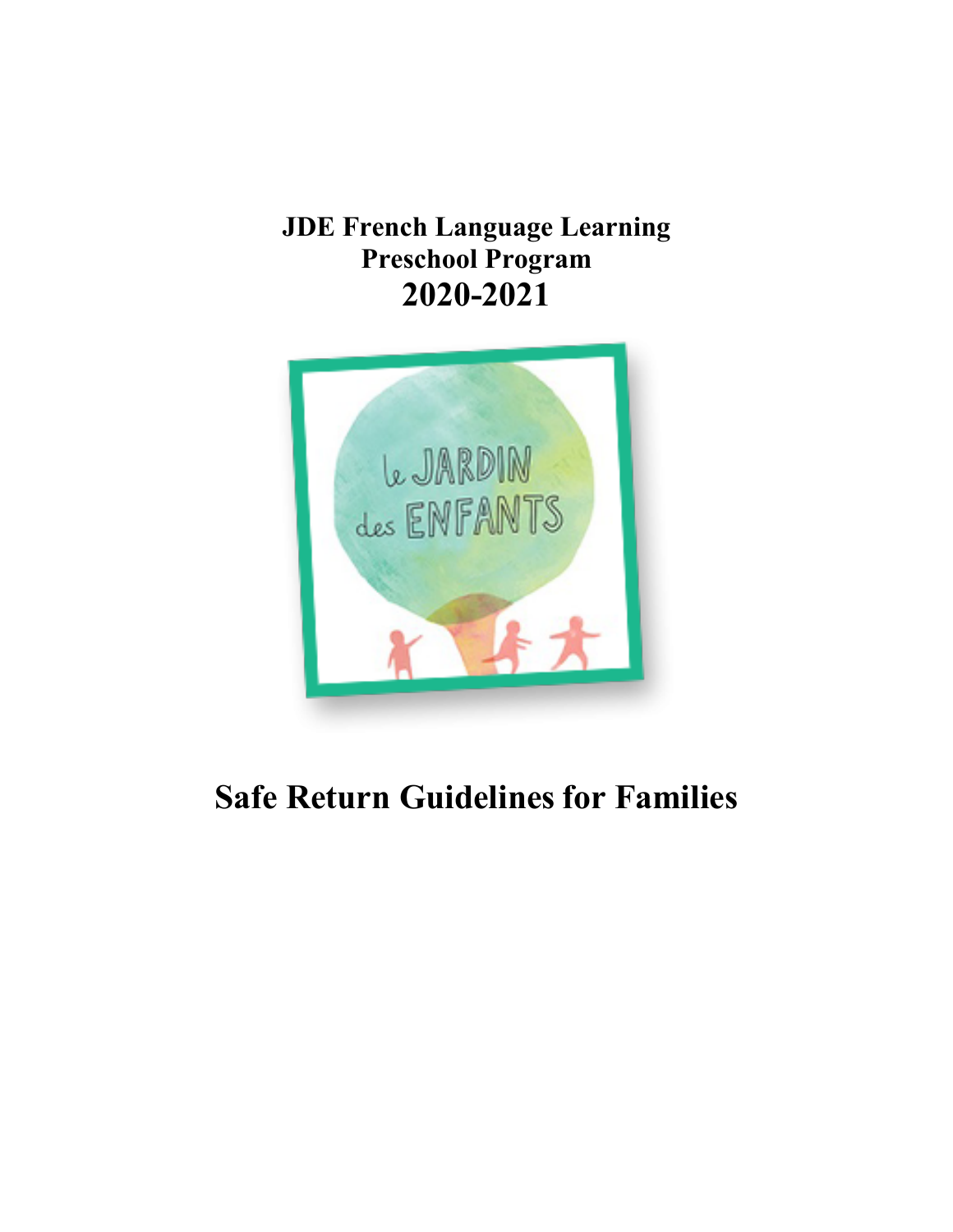# **JDE Safe Return Guidelines for Families 2020-2021**

**Overview** 

| Classroom Prevention, Health and Hygiene 44                                                                    |                |
|----------------------------------------------------------------------------------------------------------------|----------------|
|                                                                                                                |                |
| Screening 5                                                                                                    |                |
| Social Distancing Manual Communication of the Social Distancing Manual Communication of the Social Association | 6              |
| Food Preparation and Mealtime <u>6</u>                                                                         |                |
|                                                                                                                | $7-9$          |
|                                                                                                                |                |
| Covid-19 and Health Fee                                                                                        | $\overline{9}$ |
|                                                                                                                | 10             |
| References and Resources                                                                                       | 11             |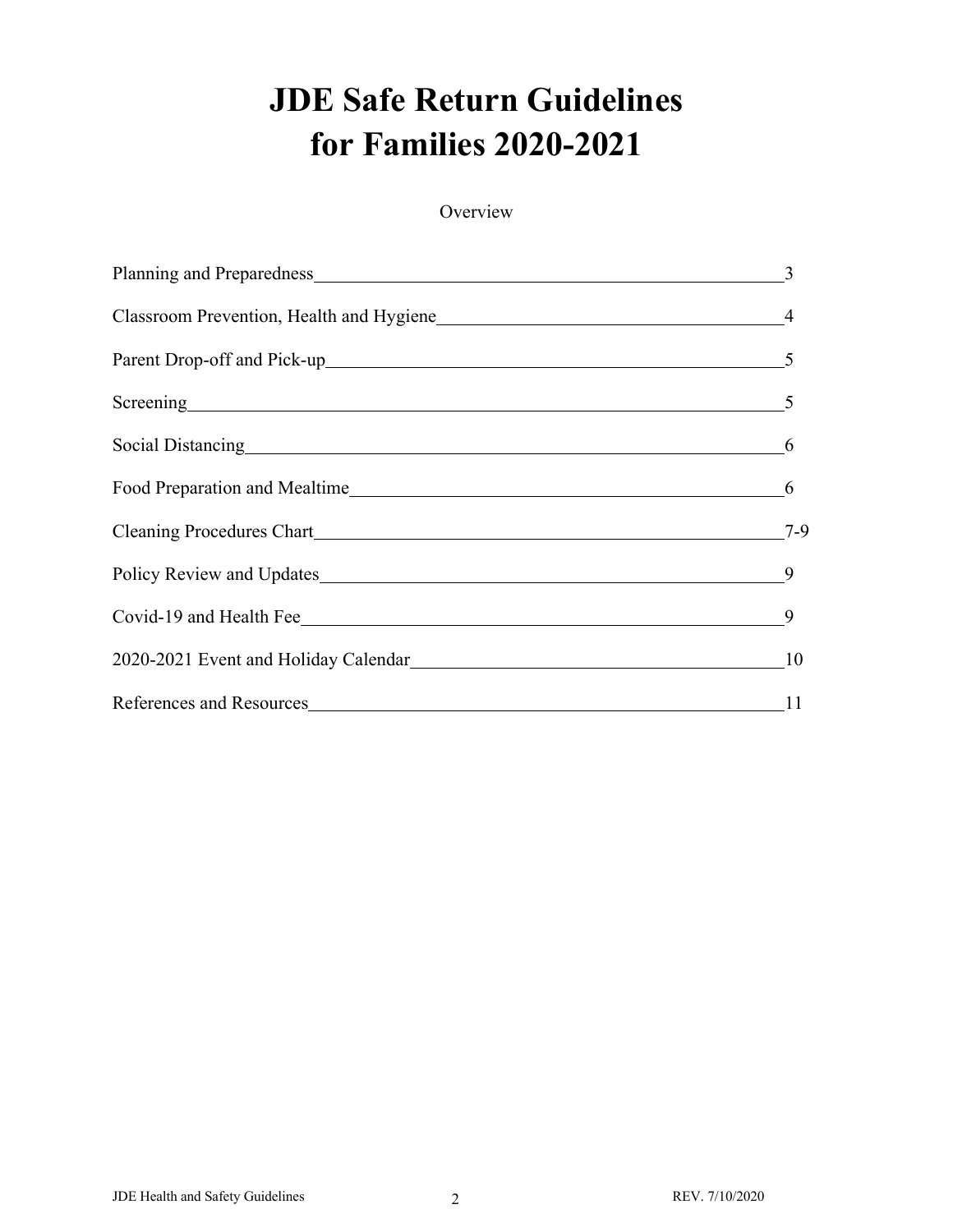# **JDE Safe Return Guidelines for Families 2020-2021**

Le Jardin des Enfants is planning to return to our onsite program this Fall 2020 (pending local and state governing agency updates). Our staff, families, and student's health and safety are the cornerstones in creating our safe return guidelines. At this moment, we have shaped our Safe Return to match the current local and state policies.

Our new academic year program reflects a thoughtful analysis of the current practices and improvements to meet health and safety standards. This document will be revised as we adjust to local and state policy updates and our internal practice revisions.

The new academic year is scheduled to begin on Monday, August 17, 2020. We will be prepared to deliver a hybrid or fully online school year, if necessary, to protect the health of our students, families, and staff. For onsite instruction, our enrollment capacity is ten students per day. We will maintain our traditional onsite schedule options of 3 or 4 days per week. The curriculum, health, and safety protocols will meet those students at their developmental levels and needs.

We want to assure families that our return is with thoughtful consideration of our students' social-emotional needs.

#### **Planning and Preparedness**

- 1. *Parent prevention* parents will be asked to keep children at home if known exposure to COVID-19 has occurred outside of the school environment, or if they do not feel well. Check your child's temperature at home before coming to School. Children with a temperature higher than 100°F need to stay at home and self-isolate.
- 2. *Illness spread prevention* with daily health checks upon arrival at School children attending JDE will have their temperature taken and logged by JDE employee by touchless forehead thermometer. Children with a temperature higher than 100℉ will not be admitted.
- 3. *Program prevention* JDE will use a combination of social distancing and personal protective equipment (mask, gloves, and other PPE as needed) to protect against illness.
- 4. *Staff education and prevention* Staff will receive training on the Safe Return guidelines. Staff will be required to wear masks and other protective gear, as needed.
- 5. *Student education and* prevention JDE has health and safety education built-in to the standard curriculum. In addition to these, we will provide daily reminders about when/how/why we need to wash hands, use a tissue, cover our sneeze/cough, and more. We will also practice safer distance play at School (inside and outdoor) and extra steps in handwashing. Please see the Tentative Daily Schedule near the end of this document.
- 6. *Class size reduced* Following the Los Angeles County guidelines, the class size will be capped at ten students to reduce the number of people in the classroom. Since JDE is only one class, we do not need to share outdoor equipment with other groups of children.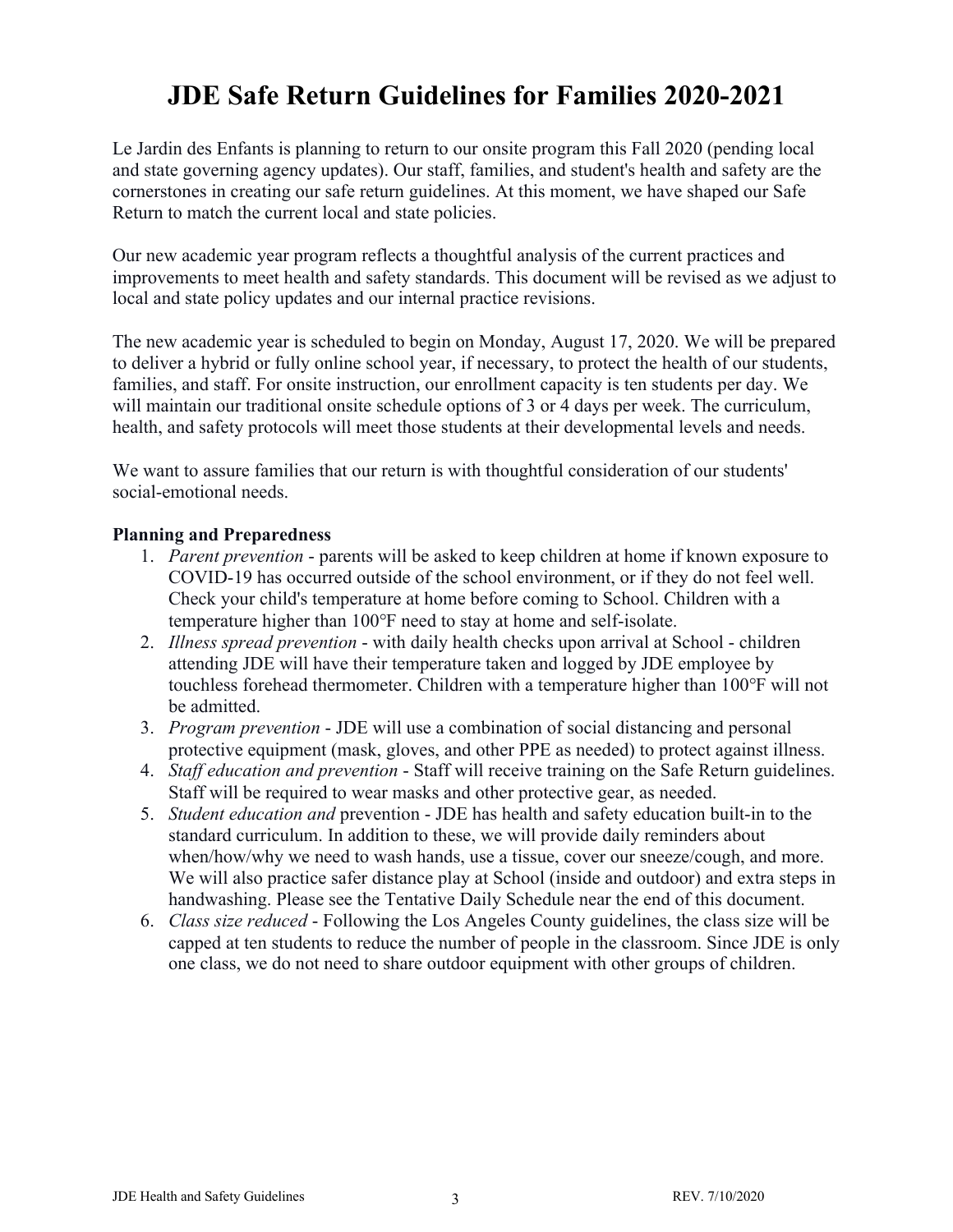#### **Classroom prevention/Environmental Safety**

- 1. *Classroom Air Purifier* The School will provide an Air Purifier for use in the School. This device will help circulate and filter air.
- 2. *Handwashing upon entering the class*  After the temperature check, students will be brought in immediately to the hand washing area to wash hands with soap and water. Student's will dry their hands on their hand towel.
- 3. *Hourly handwashing* Teachers and students will wash their hands at least once/hour. This can include the time students and teachers wash hands before snack and lunch.
- 4. *Face covering for adults* Teachers must wear an appropriate cloth face covering while in the hallways, classroom, and outdoors and at all times while interacting with students.
- 5. *Face covering for children* The CDC recommends that children ages 3 and up wear a mask when in public. Realizing this can be quite tricky, we must work together to encourage your child, without causing distress. Wearing a mask in School all day can be quite trying for kids. Additionally, children often adjust their masks and this frequent touching can eliminate the reason for masking. If your child has a mask and would like to wear it, great! He/she can bring it to School and wear it as often as he/she would like. While we won't be able to expect every child to wear a mask, some are better than none. A child-friendly mask, maybe with the image of a favorite character or animal, may help. Further, we ask that you provide a small container with a lid where your child can safely store his/her mask when not in use and teach your child how to put the mask in this container when the mask is not in use.
- 6. *Distancing built into the class environment*  The classroom furniture is arranged to encourage space between children when playing and interacting in the indoor space (more below in Social Distancing section).
- 7. *Classroom cleaning* hourly and daily cleaning of high traffic surfaces using EPA and CDC recommended cleaners (more below in the chart).

## **Health and Hygiene**

- 1. *Hand washing* Educate and remind students about the 20-second hand washing techniques. We have several songs that we have used during the school year to remind students.
- 2. *Sleep/Nap/Bedding* (pillows, blankets, clothing) The Center for Disease Control recommends adequate sleep for children. See their reference chart here (https://www.cdc.gov/sleep/about\_sleep/how\_much\_sleep.html) for the recommendations on the target number of hours suggested each day. Proper sleep patterns and routines can help to keep your child healthy.
- 3. *Nap pads and cots* Each student will be assigned one and it will be labeled with their name.
- 4. *Napping at School* Nap time at School is not a requirement. However, we highly encourage children to rest and relax their bodies each day during quiet time. Students who do not fall asleep during quiet time may read a book or rest quietly with a stuffed animal (please have them pick a favorite, small stuffed toy from home).
- 5. *Pillows, blankets, bedding, clothing, stuffed toy* All children's blankets, bedding, and pillows will be sent home at the end of the week to be laundered. Please return the bedding the following week. No items will be stored in cubbies over the weekend. Our weekly deep cleaners will need to easily access the cubbies. Stuffed toys need to be treated like bedding, washed then dried, and stored until it goes it school. If your child wishes to bring an item to school, it must be kept in the cubby at all time (aside from moments of emotional need, in which case, the child can access it but cannot share it with friends. After use, it will be returned to cubby).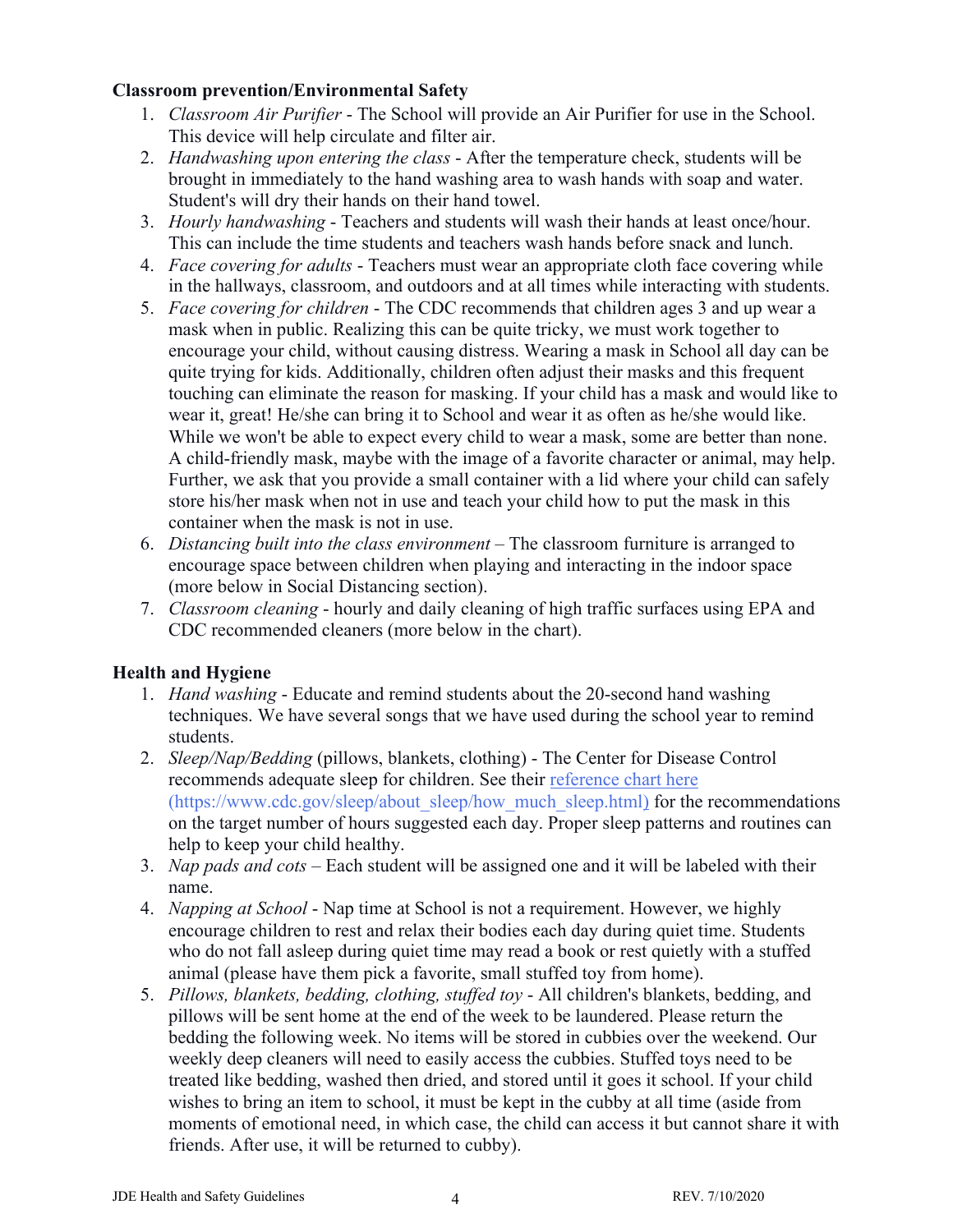#### **Parent Drop-off and Dismissal**

#### Morning Drop-off

- a. *Drop-off* 9-9:10AM. Please allow for extra time, as this process will take a few more minutes.
- b. Each child's temperature will be checked before being signed in and admitted for the day. Children with a temperature higher than 100℉ need to return home with a parent or guardian. We will not be able to bring the child into the classroom. Please check your child's temperature before coming to School. If your child's temperature is above 100℉ due to physical activity prior to arriving at school, we will take their temperature a second time (20 minutes after the first check).
- c. Each student will be signed-in by a parent or guardian. Pens will be provided and sanitized for parents to use, or parents may bring their own pen.
- d. Parents will drop their students off at the door. This will ensure we are doing the most to reduce the number of people each student is in contact with during the day.
- e. The student will be escorted to the classroom by a teacher.
- f. The student will wash and dry their hands before entering the class.
- g. Each child's lunch and bags will be left at the cubbies outside the classroom.

Afternoon Dismissal

- a. *Pick up* at 2-2:10PM will be at the Grand Avenue door. We will release one student at-a-time to maximize social distancing measures and ensure the alcove is clear. Please allow for extra time, as this process will take a few more minutes.
	- i. *All Bedding, pillows, and other nap time items including a stuffed toy*  will be sent home at the end of your student's week to be laundered. No items will be stored in cubbies over the weekend. Our weekly deep cleaners will need to easily access the cubbies.

#### **Student Screening**

- 1. *At drop-off* Each child's temperature will be checked before being signed in and admitted for the day. Children with a temperature higher than 100°F need to return home with a parent or guardian.
- 2. *During the day* Students' health will be evaluated throughout the day. If there are signs of illness i.e. discharge from eyes or nose, coughing/sneezing, or lethargy, we will isolate the child and contact an available parent or guardian for pick-up. Due to the pandemic, we will not be able to make exceptions. Please do not send your child into School if they experience any cough, cold, or flu-like symptoms.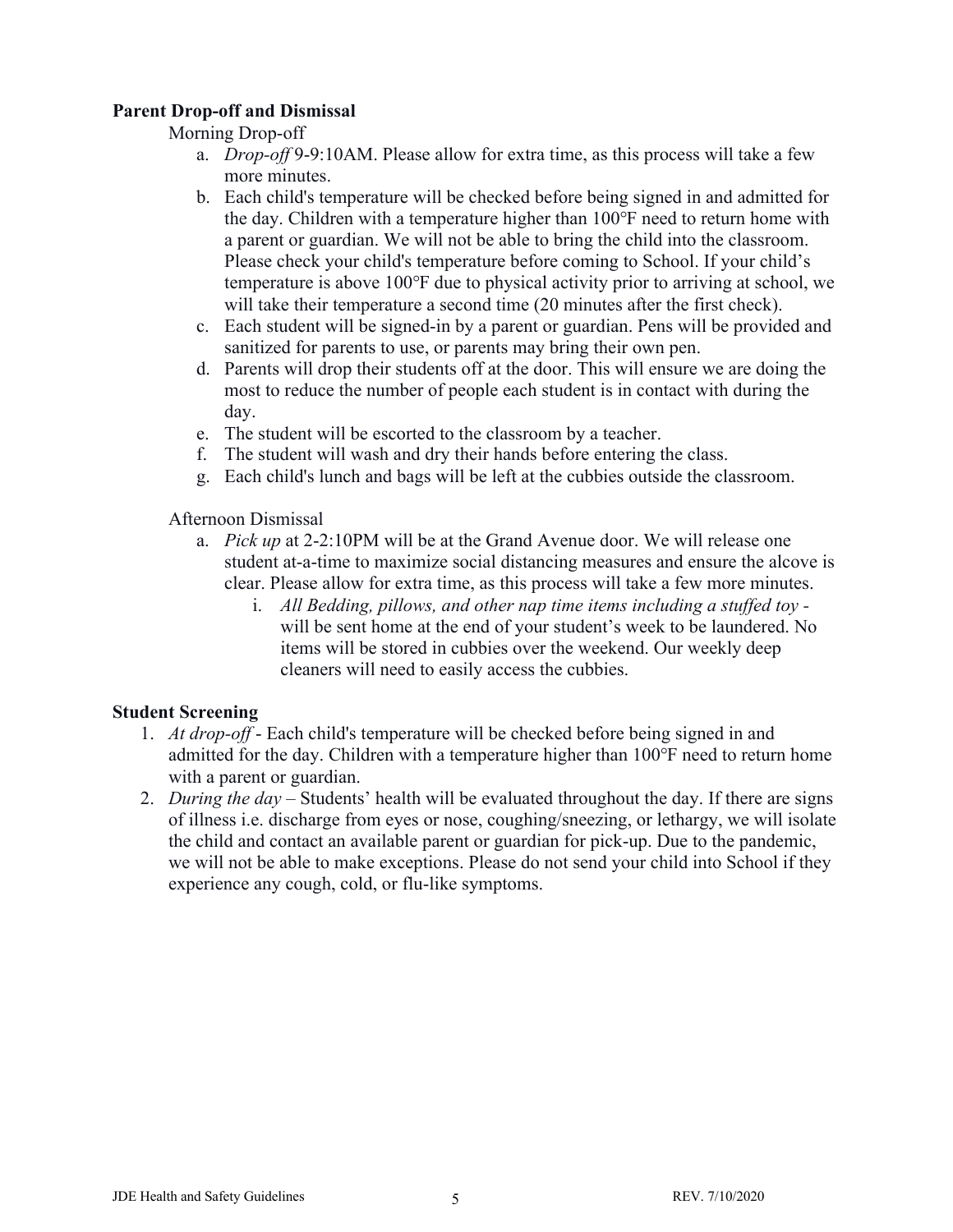#### **Social Distancing**

#### Classroom

- a. *Daily activities* Teachers will use visual guides to help teach the children spatial awareness and distancing during play. This may include pillows, spot circles, dividers during snack and lunchtime, and more.
- a. *Naptime* Napping children will be spaced 6 feet apart. Children who do not nap will remain outside, weather permitting. If the weather does not permit, we will have table activities with appropriate distancing and limits on the number of students. Children will be placed head to toe as per CDC recommendations.
- a. *Isolation area -* If a child begins to exhibit signs of illness while in our care, parents will be notified, and the child will need to be picked up. The child will rest on their napping pad, in the isolation area. This area is where teachers will have a clear view of the child while the day continues. One teacher will attend to this child.

#### Outdoors

- a. *Lunch Time* Tables will have visual markers to indicate where students will sit to eat so that they maintain a safe distance from other students.
- b. *Free Play* The current understanding of the spread of COVID-19 is that the transmission rate of the virus outdoors is very low. Teachers will encourage games and activities that allow for distance between children and monitor children's independent games to ensure safe distances in a positive and proactive manner.

#### **Food Preparation and Mealtimes**

- 1. *Snack time* Teachers will wear a pair of clean food handling gloves to serve students who wish to have snacks. During snack time, students will be properly distanced. We will utilize two tables to ensure adequate spacing.
- 2. *Lunchtime* Teachers will wear clean food handling gloves to assist students who need help with opening containers. We encourage parents to send students with containers that they can open themselves to promote independence. Students will be properly distanced. We will utilize two tables to ensure adequate spacing. Children will eat only from the food sent from home during lunch.
- 3. *Classroom events* In the past, we have hosted celebrations inside the classroom (birthdays, family culture share activities, potlucks, and more). Due to the current health and safety changes, we will pause to host these events in the classroom. If you wish to send a snack home to other students in the class, please distribute them to parents at the door during pick-up.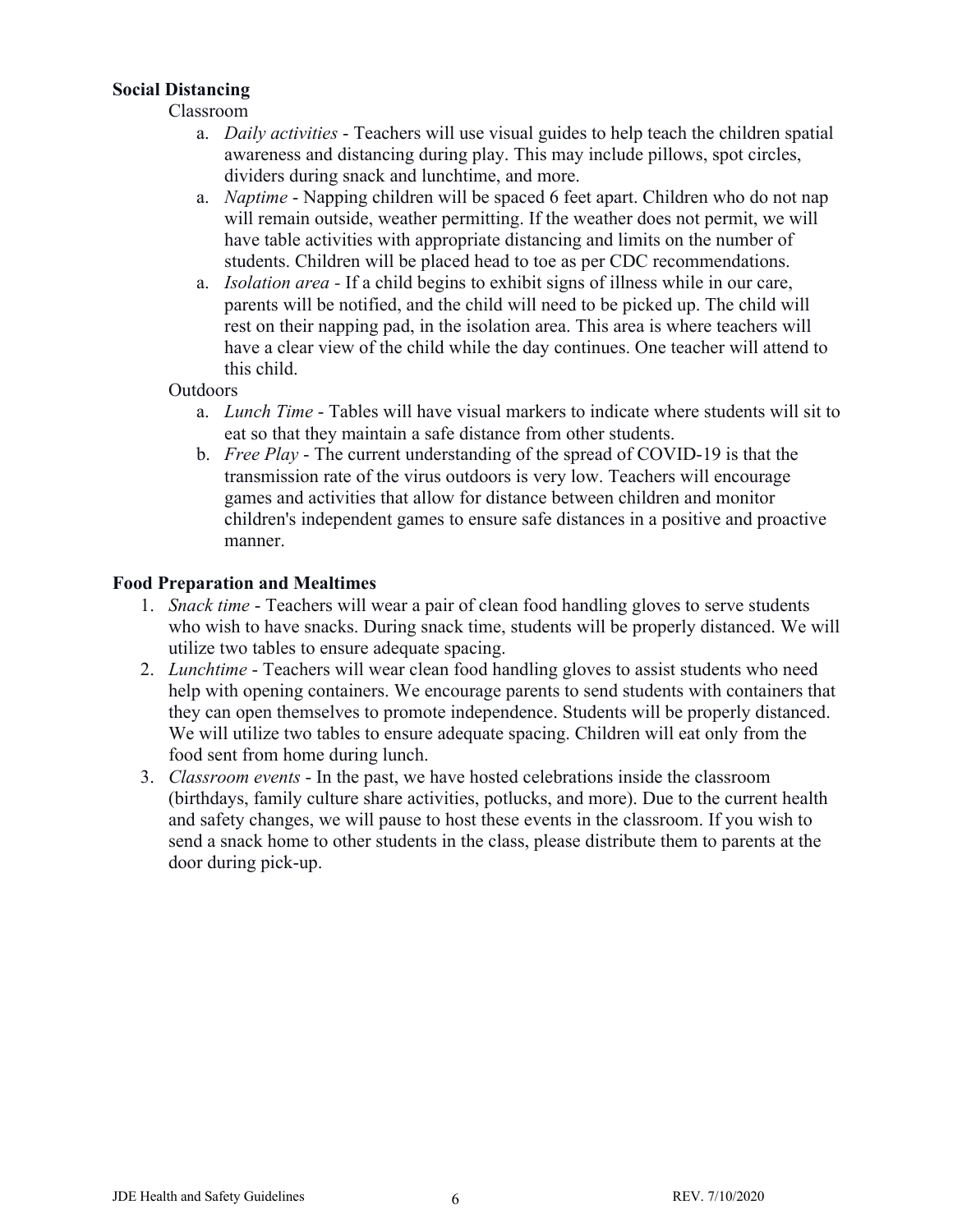# **Cleaning Procedures:** Daily, Weekly, and Monthly schedule

*Before and After School* - High touch surfaces will be cleaned, disinfected, or sanitized (sinks, faucets, toilets, tabletops, knobs, books, toys, and more). See the table above for more details. *During the Day* - High touch surfaces will be sanitized (sinks, faucets, toilets, tabletops, knobs, books, toys, and more). We will keep the floor swept

| <b>Areas</b>                                 | <b>Before Use</b>      | <b>After Use</b>    | <b>Daily</b><br>(EoD) | Weekly | <b>Monthly</b> | <b>Notes</b>                            |
|----------------------------------------------|------------------------|---------------------|-----------------------|--------|----------------|-----------------------------------------|
|                                              | <b>Meal time</b>       |                     |                       |        |                |                                         |
| Tables,<br>chairs                            | Clean,<br>Sanitize     | Clean,<br>Sanitize  |                       |        |                |                                         |
| Prep<br>surfaces                             |                        | Clean               | Clean,<br>Sanitize    |        |                | A safe sanitizer<br>for food<br>contact |
| Dishes,<br>utensils                          |                        | Clean,<br>Sanitize  |                       |        |                |                                         |
|                                              |                        |                     |                       |        |                |                                         |
|                                              | <b>Classroom Space</b> |                     |                       |        |                |                                         |
| Dirty toys                                   |                        | Clean               | Clean,<br>Sanitize    |        |                |                                         |
| Doors,<br>knobs                              |                        |                     | Clean,<br>Disinfect   |        |                |                                         |
| Chairs<br>Tables                             |                        | Clean,<br>Disinfect |                       |        |                |                                         |
| Cabinet<br>Handles                           |                        |                     | Clean,<br>Disinfect   |        |                |                                         |
| Floors                                       |                        |                     | Clean                 |        |                | Sweep and/or<br>vacuum then<br>mop.     |
| Washable<br>Toys and<br>Dress up<br>clothing |                        |                     |                       | Clean  |                | Launder                                 |
| Play<br>Centers                              |                        |                     |                       | Clean  |                |                                         |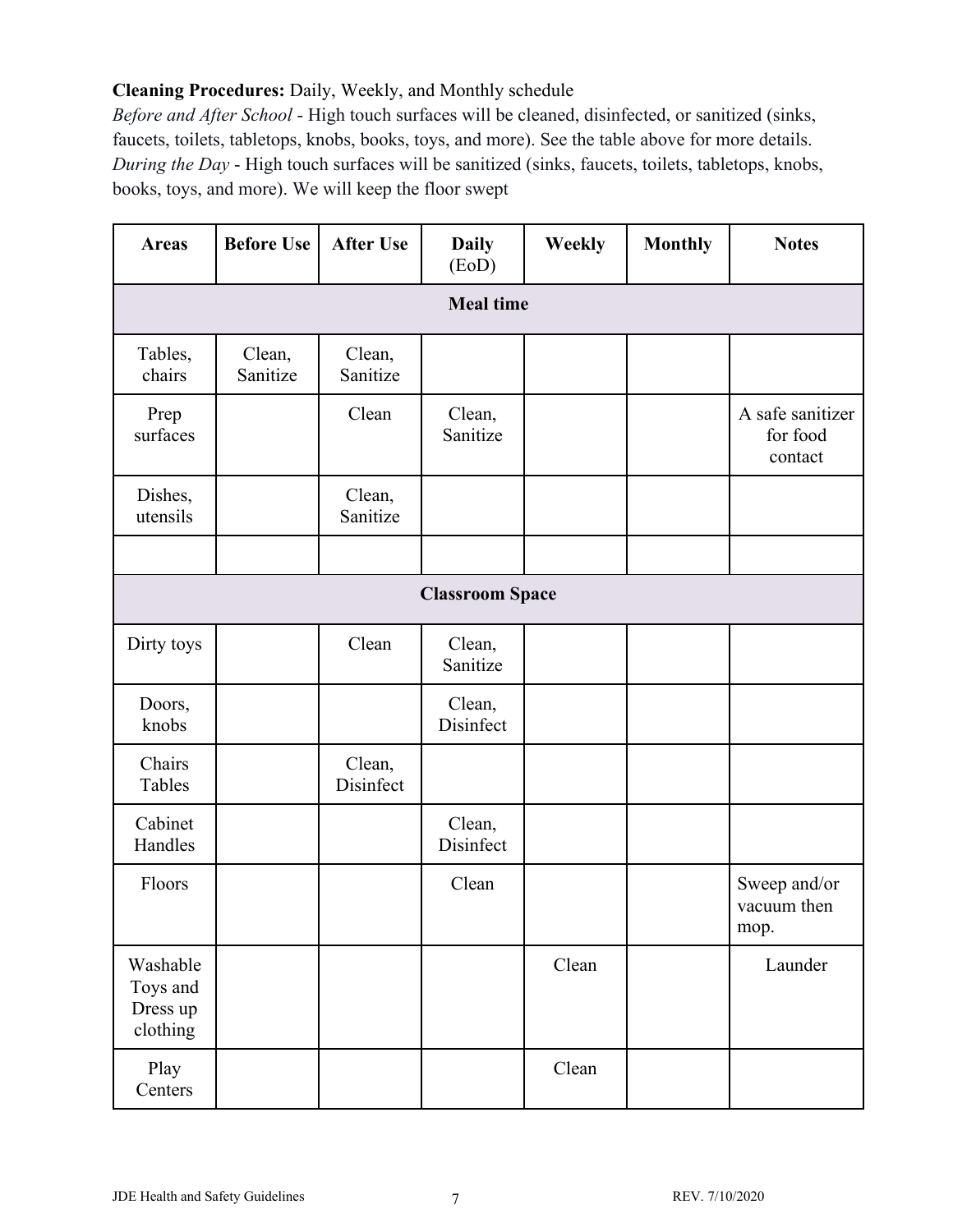| <b>Toileting and Diapering Area</b> |                     |                     |  |  |                                                       |
|-------------------------------------|---------------------|---------------------|--|--|-------------------------------------------------------|
| Changing<br>Table                   | Clean,<br>disinfect |                     |  |  | Clean with<br>detergent then<br>rise and<br>disinfect |
| <b>Potty Seats</b>                  | Clean,<br>disinfect |                     |  |  |                                                       |
| Sink and<br>faucet                  |                     | Clean,<br>disinfect |  |  |                                                       |
| Counter<br>tops                     |                     | Clean,<br>disinfect |  |  |                                                       |

| Toilets    |  | Clean,<br>disinfect |  |                                                     |
|------------|--|---------------------|--|-----------------------------------------------------|
| Floor Area |  | Clean,<br>disinfect |  | Damp mop with<br>a floor cleaner<br>or disinfectant |

| <b>Sleep Cots, Bedding, Pillowcase, Stuffed Toy</b>  |  |  |  |       |       |                                                                                                |
|------------------------------------------------------|--|--|--|-------|-------|------------------------------------------------------------------------------------------------|
| Bed Sheet,<br>pillowcase,<br>blanket,<br>stuffed toy |  |  |  | Clean |       | Items from<br>home will be<br>sent home<br>weekly to be<br>washed                              |
| Cots and<br>mats                                     |  |  |  | Clean |       | Cots will be<br>labeled with<br>the student's<br>name. Clean<br>before use by<br>another child |
| Classroom<br>blankets                                |  |  |  |       | Clean |                                                                                                |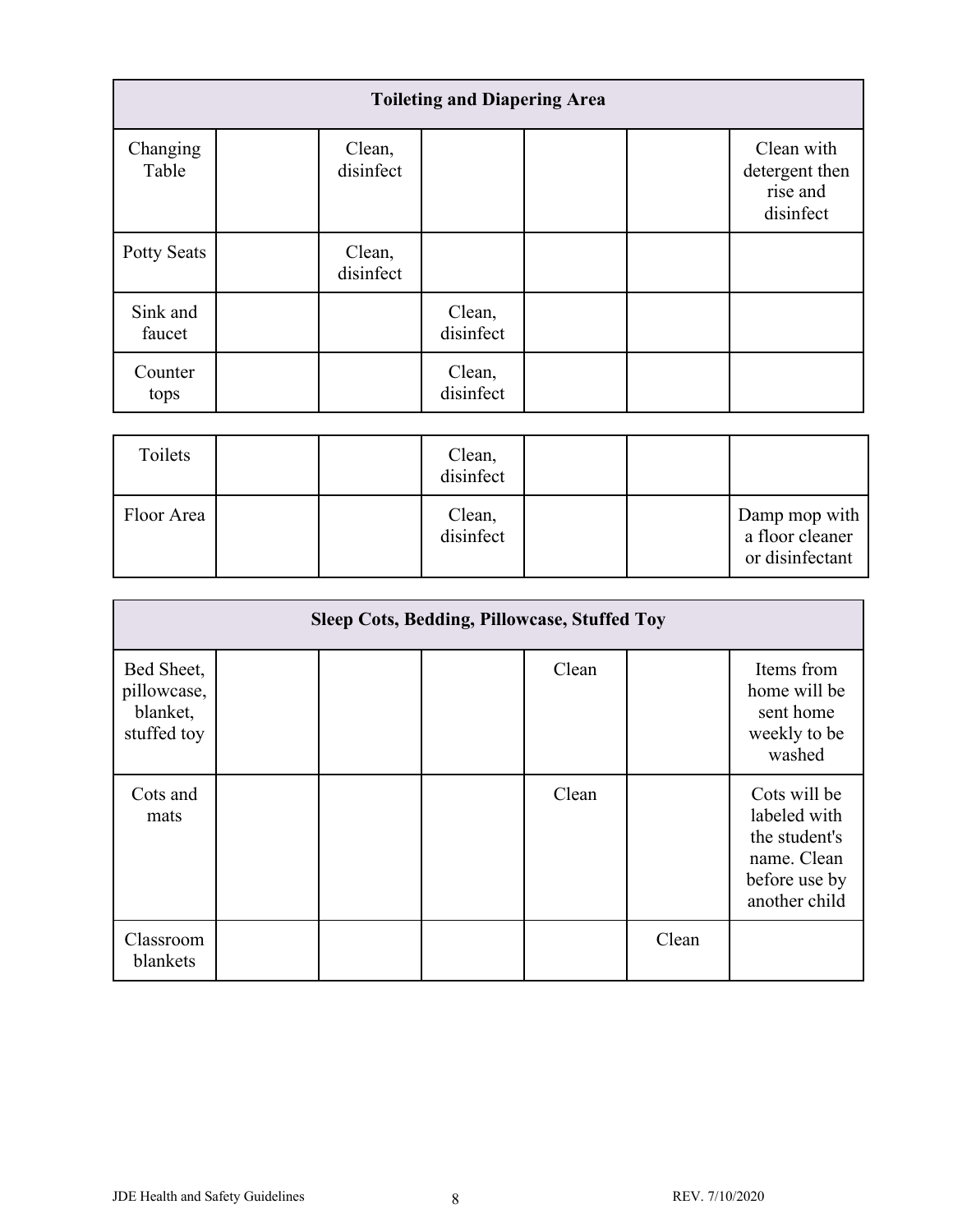#### **Definitions**

- a. *Clean* With the use of a mild detergent, like soap and water.
- b. *Sanitizer* EPA approved sanitizer.
- c. *Disinfectant* EPA approved disinfectant.

### Cleaning solutions

- a. All cleaning solutions are EPA approved.
- b. The following steps are taken when disinfecting a surface or object
	- i. Staff will wear disposable gloves to use disinfectant. Those gloves will be discarded in the trash. Staff will wash hands after using a disinfectant.
	- ii. We will follow the recommended time for the solution to be left on the surface. This will ensure that the solution can properly clean the surface.
	- iii. Cleaners, sanitizers, and disinfectants will be placed out of reach.

## **Policy review and updates**

- 1. *Monthly Safety Meetings* Staff will have a monthly review of practices. Each month, we will meet to discuss procedures and protocols.
- 2. *Communication to parents -* Monthly communication will be sent to parents regarding local and classroom policy updates, as it changes. If any child or staff member becomes ill, an email notification will be sent to parents before the next day of School or within 24 hours (whichever comes first). In the case of an emergency update, parents will be notified as soon as possible by a phone call or email.

## **COVID-19 In the School Community**

If a child or staff member tests positive for Covid-19, the administration will notify the health department immediately for guidance, and parents will be informed as well.

If a child, family member, or staff member tests positive for Covid-19, the administration must be notified immediately, and the individual must be quarantined at home for 14 days. All individuals who have been in contact with this individual will be asked to be tested and quarantined for 14 days. If your child was in contact with someone who tested positive, you will be notified.

If a child, family member, or staff member is exposed to an individual who tested positive or suspects having Covid-19, the administration must be notified immediately to take appropriate measures. The School's actions, following notice of a positive case in our school community, will be guided by the Department of Public Health, as well as the CDC and Department of Social Services. Parents will be notified that there is a positive case, and how we will proceed as a school. Since JDE is a one-classroom facility, this may result in temporary, school-wide closure, and more information will be forthcoming and will be guided by the Department of Public Health's most recent requirements and procedures.

#### **Health and Wellness Fee**

Due to an increase in costs to keep our school community protected from Covid-19, we must implement a Health and Wellness Fee. The fee will be \$100 for one child or \$150 for families with more than one child enrolled. This fee will be due at the end of August, upon the start of the 2020/2021 school year. This fee will help cover costs the School has already incurred, including the purchase of an air purifier for the classroom, no-touch thermometers, protective equipment for teachers, and additional cleaning supplies and products. We appreciate your support as we work to ensure a safe and welcoming learning environment for your child.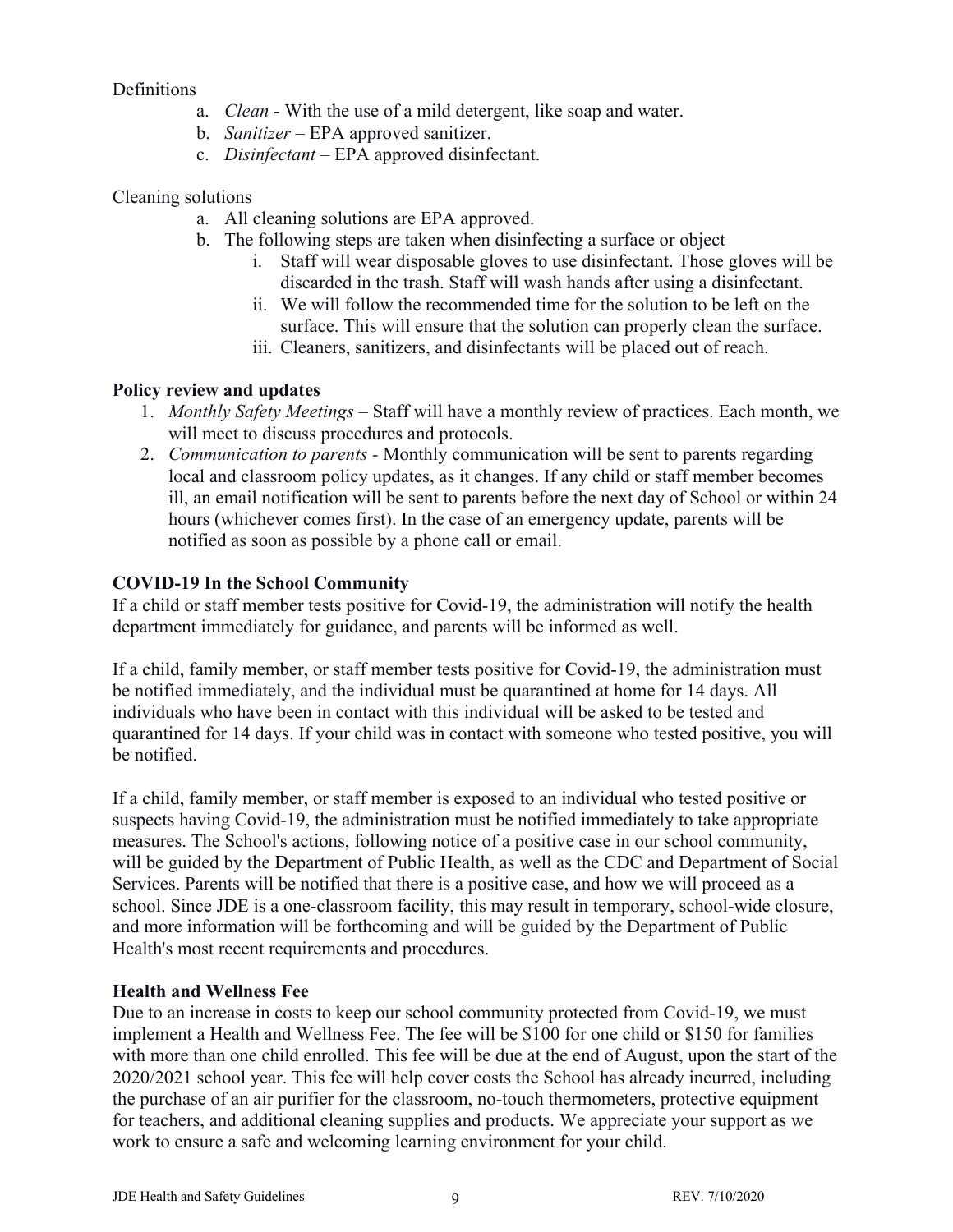# JDE Event and Holiday Calendar 2020-2021

| <b>JULY '20</b><br>M<br>W<br>Th<br>F<br>S<br>S.<br>T<br>$\overline{\mathbf{4}}$<br>$\overline{2}$<br>$\overline{3}$<br>$\mathbf{1}$<br>$\tau$<br>$\,8\,$<br>9<br>10<br>5<br>6<br>11<br>16<br>12<br>13<br>14<br>15<br>17<br>18<br>21<br>22<br>23<br>24<br>20<br>25<br>19<br>28<br>29<br>30<br>26<br>27<br>31                                                   | July 4<br>Fourth of July<br>16 Last day of Camp<br><b>24 Enrollment forms</b><br>due                                                                                        | January 4<br>Return from Break<br>18 Martin Luther King<br>Day             | <b>JANUARY '21</b><br>M<br>$\mathbf{I}$<br>W<br>Th  <br>S.<br>F.<br>S<br>$\overline{2}$<br>$\mathbf{1}$<br>$\,8\,$<br>$\mathbf{3}$<br>$\overline{\mathbf{4}}$<br>5<br>6<br>$\tau$<br>9<br>11<br>12<br>13<br>14<br>15<br>10<br>16<br>21<br>17<br>18<br>19<br>20<br>22<br>23<br>24<br>25<br>27<br>28<br>26<br>29<br>30<br>31                           |
|---------------------------------------------------------------------------------------------------------------------------------------------------------------------------------------------------------------------------------------------------------------------------------------------------------------------------------------------------------------|-----------------------------------------------------------------------------------------------------------------------------------------------------------------------------|----------------------------------------------------------------------------|------------------------------------------------------------------------------------------------------------------------------------------------------------------------------------------------------------------------------------------------------------------------------------------------------------------------------------------------------|
| <b>AUGUST '20</b><br>M<br>W<br>$\mathsf{Th}$<br>F<br>$\boldsymbol{\mathsf{S}}$<br>S<br>$\mathbf{I}$<br>$\mathbf{1}$<br>5<br>$\overline{7}$<br>$\mathbf{3}$<br>$\overline{4}$<br>6<br>8<br>2<br>12<br>9<br>10<br>11<br>13<br>14<br>15<br>18<br>19<br>22<br>17<br>20<br>21<br>16<br>24<br>25<br>26<br>27<br>29<br>23<br>28<br>31<br>30                          | August 17<br>First Day of School*                                                                                                                                           | <b>February 11</b><br>Valentine's Exchange*<br>15 Presidents' Day          | <b>FEBRUARY '21</b><br>M<br>$\pmb{\mathsf{W}}$<br>S.<br>$\mathbf{T}$<br>Th<br>F.<br>$\mathsf{s}$<br>$\overline{2}$<br>5<br>$\overline{3}$<br>$\overline{4}$<br>6<br>$\mathbf{1}$<br>8<br>9<br>$10\,$<br>12<br>11<br>13<br>$7\phantom{.0}$<br>15<br>17<br>14<br>16<br>18<br>19<br>20<br>22<br>21<br>23<br>24<br>25<br>26<br>27<br>28                  |
| <b>SEPTEMBER '20</b><br>M<br>$\mathbf{T}$<br>Th<br>S<br>S<br>W<br>F<br>5<br>$\overline{2}$<br>$\overline{\mathbf{3}}$<br>$\mathbf{1}$<br>$\overline{4}$<br>$\overline{7}$<br>$\,$ 8 $\,$<br>9<br>10<br>12<br>11<br>6<br>14<br>15<br>19<br>16<br>17<br>18<br>13<br>24<br>20<br>21<br>22<br>23<br>25<br>26<br>28<br>29<br>27<br>30                              | September 7<br>Labor Day                                                                                                                                                    | March 17<br>Saint Patrick's Day<br>20 Spring Begins<br>22-25 Spring Break* | <b>MARCH '21</b><br>M<br>W<br>Th<br>$\mathsf F$<br>S<br>S<br>$\mathbf{I}$<br>5<br>$\overline{2}$<br>$\overline{3}$<br>$\overline{4}$<br>6<br>$\mathbf{1}$<br>12<br>$\,$ 8 $\,$<br>9<br>$10\,$<br>11<br>13<br>14<br>15<br>16<br>17<br>18<br>19<br>20<br>25<br>22<br>23<br>24<br>21<br>26<br>27<br>28<br>29<br>30<br>31                                |
| <b>OCTOBER '20</b><br>M<br>$\mathbf{r}$<br>W<br>Th<br>$\mathsf{s}$<br>S<br>- F<br>$\overline{2}$<br>$\overline{3}$<br>$\mathbf{1}$<br>$\overline{9}$<br>$\bf 8$<br>$\overline{7}$<br>5<br>6<br>$10\,$<br>$\overline{4}$<br>13<br>14<br>12<br>15<br>16<br>17<br>11<br>21<br>22<br>23<br>$20\,$<br>18<br>19<br>$24\,$<br>30<br>25<br>27<br>28<br>29<br>31<br>26 | October 5-8<br>Fall Break*<br>29 Halloween Party*<br>31 Halloween                                                                                                           |                                                                            | APRIL '21<br>$\mathsf F$<br>M<br>W<br><b>Th</b><br>S<br>T.<br>$\boldsymbol{\mathsf{S}}$<br>$\overline{c}$<br>$\overline{3}$<br>$\mathbf{1}$<br>$\overline{9}$<br>5<br>$\overline{7}$<br>6<br>$\,8\,$<br>10<br>$\overline{4}$<br>12<br>13<br>14<br>15<br>16<br>11<br>17<br>19<br>22<br>20<br>21<br>23<br>18<br>24<br>26<br>25<br>27<br>28<br>29<br>30 |
| <b>NOVEMBER '20</b><br>W<br>Th<br>F<br>M<br>$\mathbf{I}$<br>S<br>S<br>$\overline{7}$<br>$\overline{2}$<br>5<br>3<br>$\overline{4}$<br>6<br>1<br>9<br>10<br>11<br>12<br>13<br>8<br>14<br>17<br>18<br>19<br>15<br>16<br>20<br>21<br>24<br>23<br>25<br>26<br>28<br>22<br>27<br>30<br>29                                                                          | November 16-19<br>Gratitude Week<br>19 Celebration*<br><b>25-26 Break</b>                                                                                                   | May 9<br>Mother's Day<br>31 Memorial Day                                   | <b>MAY '21</b><br>W<br>F.<br>M<br>$\mathbf{L}$<br>Th<br>$\boldsymbol{\mathsf{S}}$<br>S<br>$\mathbf{1}$<br>3<br>5<br>$7\phantom{.0}$<br>$\overline{2}$<br>4<br>6<br>8<br>9<br>12<br>10<br>11<br>13<br>14<br>15<br>20<br>17<br>18<br>19<br>21<br>16<br>22<br>24<br>26<br>27<br>23<br>25<br>28<br>29<br>31<br>30                                        |
| <b>DECEMBER '20</b><br>S<br>M<br>$\mathbf{T}$<br>W<br>Th<br>F<br>S<br>$\overline{c}$<br>$\overline{3}$<br>$\overline{4}$<br>5<br>$\mathbf{1}$<br>$\tau$<br>$\,8\,$<br>9<br>10<br>12<br>11<br>6<br>17<br>18<br>19<br>14<br>15<br>16<br>13<br>$\bf 22$<br>$23\,$<br>24<br>26<br>25<br>20<br>21<br>28<br>29<br>30<br>31<br>27                                    | December 17<br>Winter Party*<br>21-31 Winter Break<br>*Before any on-site events<br>will take place, we will base<br>the decision on local health<br>and safety guidelines. | June 10<br>Last Day of School<br>20 Father's Day                           | <b>JUNE '21</b><br>W<br>F<br>S<br>M<br>Th<br>т<br>S<br>$\overline{c}$<br>$\overline{4}$<br>3<br>$\mathbf{1}$<br>5<br>$\tau$<br>8<br>9<br>10<br>11<br>6<br>12<br>13<br>14<br>15<br>16<br>17<br>18<br>19<br>23<br>24<br>20<br>21<br>22<br>25<br>26<br>28<br>29<br>30<br>27                                                                             |